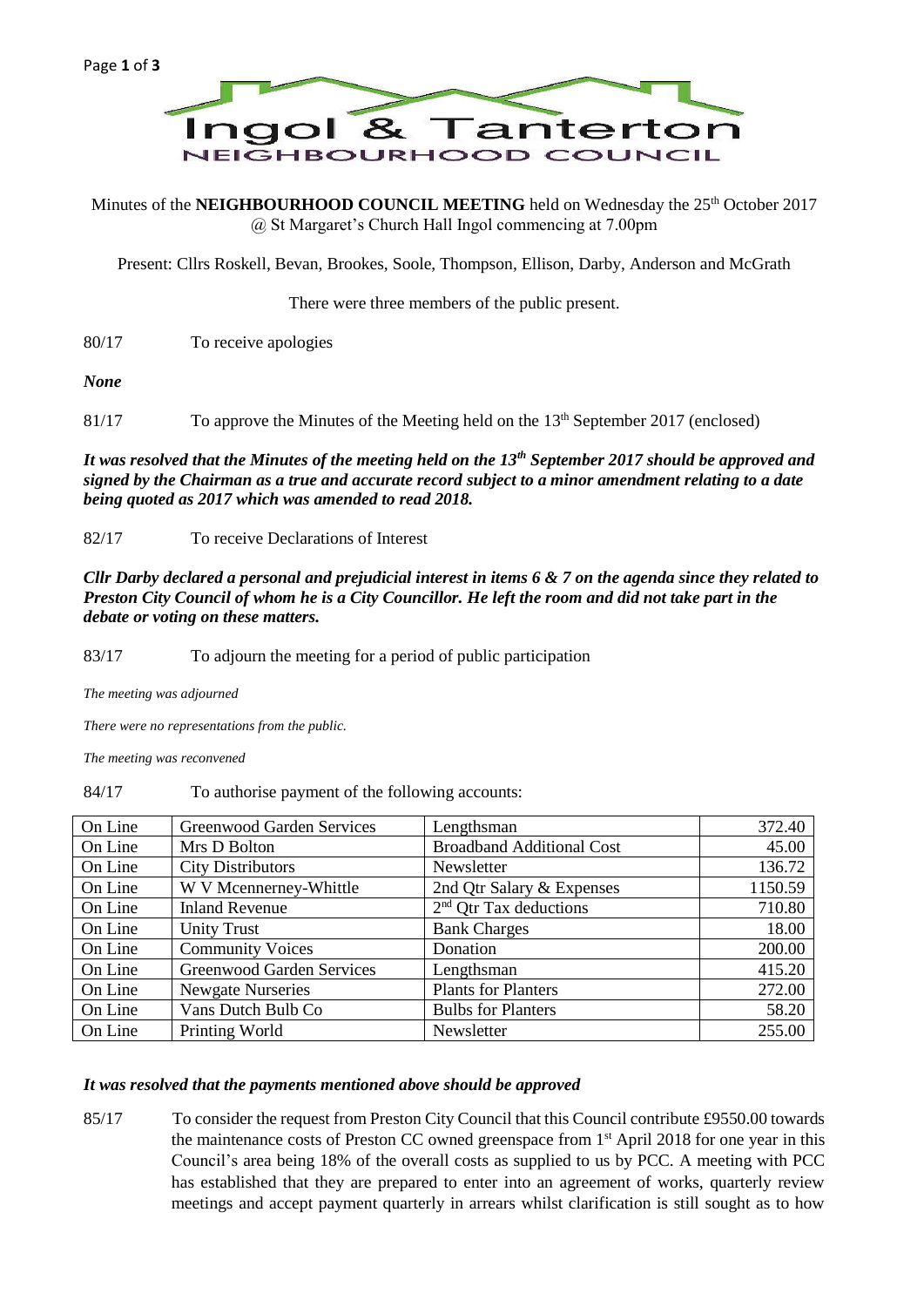#### Page **2** of **3**

they have arrived at the overall hourly rate which on the face of it includes significant back office administration.

*It was resolved that this Council should contribute £9550.00 towards maintenance costs of Preston CC owned greenspace within the Neighbourhood Council's boundaries subject to a satisfactory agreement being reached with Preston CC covering work schedules, quarterly reviews and payment terms.* 

*It was further resolved that this agreement once negotiated should be placed before the full Council for final approval or otherwise, its agreement being a prerequisite to any payment being made.*

*A recorded vote was requested prior to the vote:*

## *Cllrs Roskell, Bevan, Brookes, Soole, Ellison, Darby, Anderson and McGrath voted in favour Cllr Thompson voted against*

86/17 To consider the proposed boundary changes to Preston City Council warding arrangements which will if accepted reduce the number of City councillors to 48, reduce the number of wards to 16 and mean that each Councillor has roughly the same number of residents to represent. A proposal (enclosed) has been put together for consideration and submission if felt appropriate.

## *It was resolved that the proposals outlined and referred to above should be submitted to the Boundary Commission on behalf of this Council.*

87/17 To confirm that in line with the report submitted and approved under minute number 61/17 to appoint an Environmental Assistant to the NC that the Clerks paid hours be increased by 2 per week this being part of the working group recommendations to be effective from the date that the EA is formally appointed. (report extract below)

*The proposal is as follows is for the appointment of an Environmental Assistant to the NC who would be self-employed working 20 hours per week over 5 days on a flexible service contract at a rate of £10 per hour = £10400 and that in addition 2 hours per week administration time would need to be built into the Clerks working hours in order to deal with general administration, supervision, reporting , monitoring, assessment, work scheduling, resident contact and so forth at a cost of approx £1000 per year.*

#### *It was resolved that the Clerks paid hours should be increased as outlined above.*

88/17 To consider the purchase and installation of a 'youth shelter' as set out in the attached quotation of £7500 plus Vat (reclaimable) – the item to be sited on Dovedale Recreation Ground (subject to approval of PCC)

*It was resolved that this item should be deferred for the time being but that a sum of £10K should be allocated in this Council's budget and earmarked for such an installation in the future subject to the following actions and responses to be dealt with by a working group comprising Cllrs McGrath, Darby and Bevan who would produce a report covering the points to be considered:*

- *Consultation with the police to obtain their opinion*
- *Consultation with youths in the area to obtain their views*
- *Consultation with residents near to any proposed installation to obtain their views*
- *Landowner permission (this may be Gateway rather than PCC)*
- *A specific location agreed and considered as above*
- 89/17 To consider the additional costs which are suggested to satisfactorily complete the CCTV installation in the Nisa area of Tanterton whereby the original proposed cameras have already been damaged prior to completion of the installation. The additional costs of £300 per camera would provide for vandal proof dome cameras to be installed together with cages. Full details of the alternative cameras are enclosed – this would if accepted bring the total installation costs to £3500.00 less £540 which has been obtained from the NISA store since they requested an additional camera, being net £2960 against an original quotation of £1950.00.